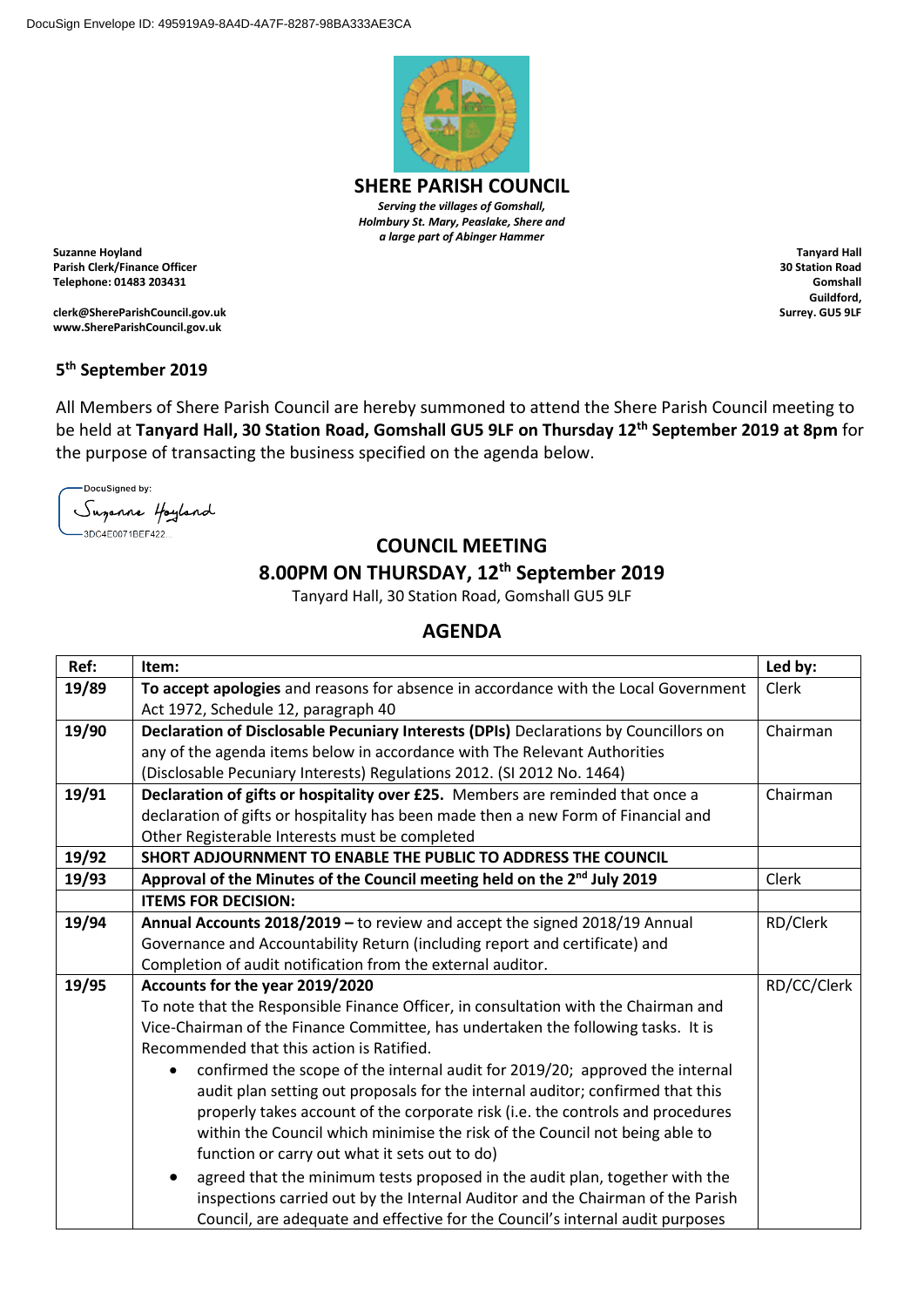| 19/96  | <b>Finance matters</b>                                                                                                                                                                 | RFO/RD    |
|--------|----------------------------------------------------------------------------------------------------------------------------------------------------------------------------------------|-----------|
|        | Approval of income and expenditure for the months ended July and August                                                                                                                |           |
|        | 2019 (Appendixes 1 & 2)                                                                                                                                                                |           |
|        | To note bank reconciliations and statement balances for months ended July &                                                                                                            |           |
|        | August 2019 (Appendixes 3 & 4)                                                                                                                                                         |           |
|        | To note income and expenditure against budget and earmarked for months<br>$\bullet$                                                                                                    |           |
|        | ended July & August 2019 (Appendixes 5 & 6)                                                                                                                                            |           |
|        | To note VAT expenditure for July & August 2019 (Appendix 7)<br>٠                                                                                                                       |           |
|        | To note payment of the Shere Parish Council & The Reginald Arthur Bray<br>$\bullet$                                                                                                    |           |
|        | Bequest Charity Insurance premium of £3,495.06 for the period 1/10/2019 -                                                                                                              |           |
|        | 30/9/2020 (agreed by Full Council 2/7/19 item 19/73) (appendix 8)                                                                                                                      |           |
|        | To consider an amendment to the £50 donation to Guildford Rotary Club for<br>٠                                                                                                         |           |
|        | Young Carers Event                                                                                                                                                                     |           |
|        | To note approval to use grant aid from Guildford Borough Council on the Shere                                                                                                          |           |
|        | Swimming Pool amended plans, for partial re-build rather than full re-build.                                                                                                           |           |
|        | To note annual direct debit of £96.00 to DocuSign for digital signature signing<br>$\bullet$                                                                                           |           |
|        | Peaslake Farm - to approve invoice for legal work and additional potential<br>$\bullet$                                                                                                |           |
|        | expenditure                                                                                                                                                                            |           |
| 19/97  | Church of St Mary the Virgin, Holmbury St Mary - to consider a request for half the                                                                                                    | Clerk     |
|        | costs of churchyard maintenance for 2018 - £2,007.50 (Local Government Act 1972                                                                                                        |           |
|        | s.214(6)                                                                                                                                                                               |           |
| 19/98  | Grit Bins - request to fund four grit bins in the Parish for the next four years at a cost of<br>£590.00 per grit bin. Formally financed by Surrey Highways and then for the past four |           |
|        | years gratefully funded by Surrey County Council Councillor Keith Taylor, through                                                                                                      |           |
|        | <b>Members Highways Allocation</b>                                                                                                                                                     |           |
| 19/99  | Review of Councillors' Allowances 2019 - consideration of return to be made to the                                                                                                     |           |
|        | <b>Independent Renumeration Panel</b>                                                                                                                                                  |           |
| 19/100 | Calendar of meetings 2020 - to consider the Parish Council's proposed meetings                                                                                                         | All       |
|        | calendar for next year                                                                                                                                                                 |           |
| 19/101 | General Purposes Committee - to receive minutes of the meeting held on $10^{th}$ July                                                                                                  | CC/Clerk  |
|        | 2018 and consider the following recommendations:                                                                                                                                       |           |
|        | To sign contracts for Cleaning Tanyard Hall and Old Fire Station Toilets, General                                                                                                      |           |
|        | Maintenance and Grass Cutting & Larger Maintenance.                                                                                                                                    |           |
|        | To ratify a total cost £1,260 ex VAT (Highways Act 1980, s.96) for the Peaslake                                                                                                        |           |
|        | Improvement works and bench installation agreed at full council 14/5/19 item                                                                                                           |           |
|        | 19/33                                                                                                                                                                                  |           |
| 19/102 | <b>Goose Green Pitch and Pavilion:</b>                                                                                                                                                 | BG/CB/BA  |
|        | To consider a non-exclusive lease of the pitch and pavilion to Albury Eagles<br>٠                                                                                                      |           |
|        | <b>Football Club</b>                                                                                                                                                                   |           |
|        | To consider use of the pavilion by the Scouts for storage                                                                                                                              |           |
|        | To consider basic remedial works to the pavilion                                                                                                                                       |           |
| 19/103 | <b>Shere &amp; Gomshall Traffic Working Group - to receive minutes of the meeting on 16th</b>                                                                                          | <b>RD</b> |
|        | July 2019 and to consider the following recommendations:                                                                                                                               |           |
|        | To consider a public Petition to support a ban of HGVs through Shere<br>$\bullet$                                                                                                      |           |
|        | To consider to remove welcome from the Shere Village signs and replace with<br>٠                                                                                                       |           |
|        | Please drive slowly through our village<br>To consider a contribution from Shere Parish Council to Surrey Highways for<br>$\bullet$                                                    |           |
|        | the installation of a virtual path in Queen Street, Gomshall, between the                                                                                                              |           |
|        | junctions with Archery Place and New Road                                                                                                                                              |           |
| 19/104 | Shere Open Gardens - to consider request for improvements in traffic management                                                                                                        |           |
|        | for 2020                                                                                                                                                                               |           |
| 19/105 | <b>Holmbury St Mary Traffic:</b>                                                                                                                                                       | BA/CC/RS  |
|        | To consider installation a Holmbury St Mary Village signs with Please drive                                                                                                            |           |
|        | slowly through our village                                                                                                                                                             |           |
|        | To consider a contribution from Shere Parish Council to Surrey Highways for                                                                                                            |           |
|        | the traffic proposal for Horsham Road, by Pitland Street, Holmbury St Mary                                                                                                             |           |